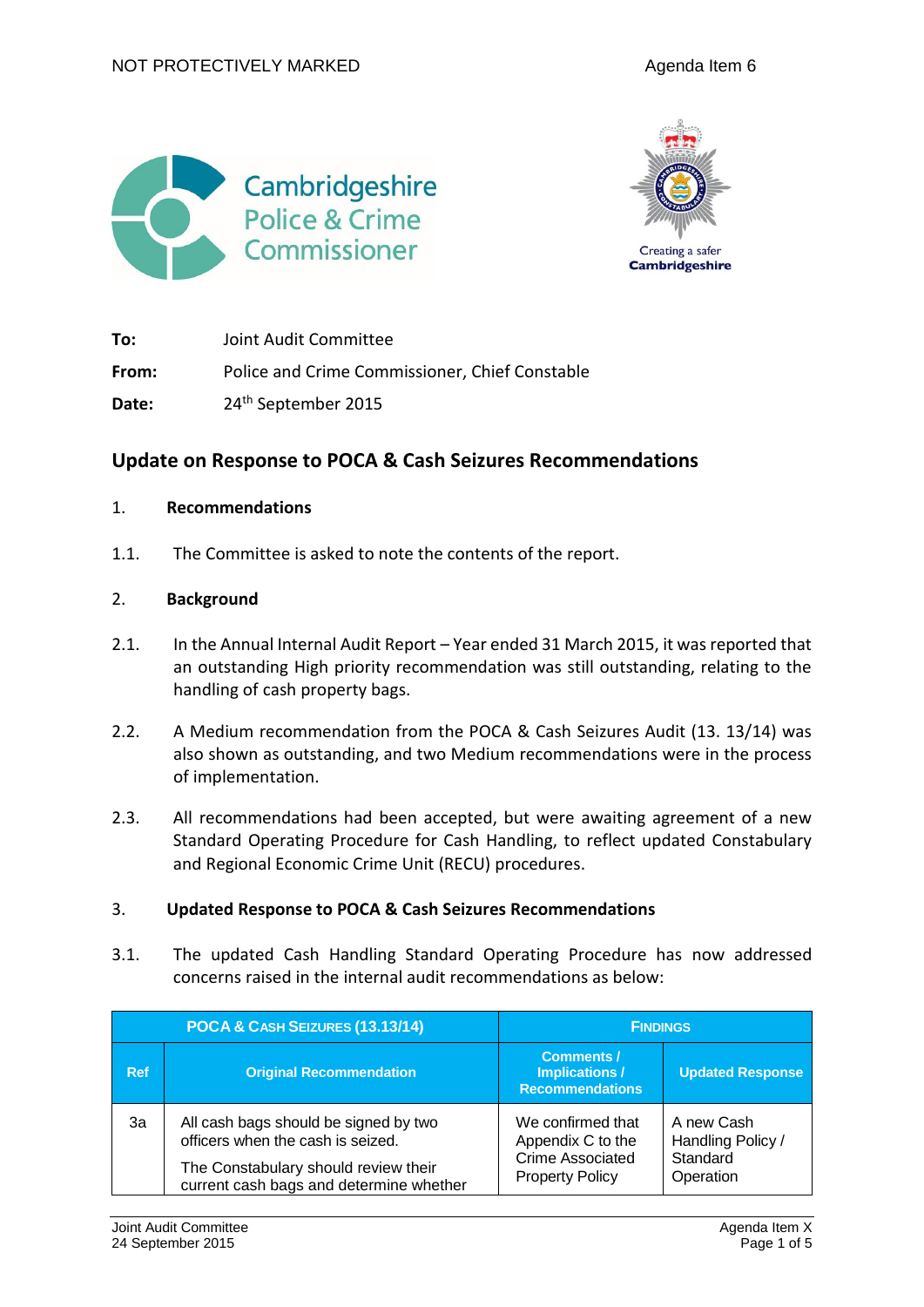|    | these can be updated to include a second<br>signature upon seizure. If they cannot,<br>procedures need to be updated to reflect<br>the requirements for dual signatures and<br>identify where and how these signatures<br>should be recorded. (Medium)                                              | details the<br>requirement for<br>two persons to<br>sign the seals on<br>cash bags.<br>During a visit to<br>Parkside Police<br>Station, we<br>confirmed that<br>none of a sample<br>of five cash bags<br>recorded the<br>signature of a<br>second individual.<br>Recommendation<br>restated<br>All cash bags<br>should be signed<br>by two officers<br>when the cash is<br>seized. (Medium)                                                                                                                                                                                                                                                       | Procedure has now<br>been developed<br>and adopted by the<br>Constabulary,<br>which clearly<br>requires all cash<br>bags to be signed<br>by two officers<br>when cash has<br>been seized.<br>Cash seizures will<br>be audited<br>quarterly by the<br>Seized Property<br>Supervisor,<br>responsible for<br>property officers /<br>stores.                                                                                                                                                                                                                                                                                                                                                                                             |
|----|-----------------------------------------------------------------------------------------------------------------------------------------------------------------------------------------------------------------------------------------------------------------------------------------------------|---------------------------------------------------------------------------------------------------------------------------------------------------------------------------------------------------------------------------------------------------------------------------------------------------------------------------------------------------------------------------------------------------------------------------------------------------------------------------------------------------------------------------------------------------------------------------------------------------------------------------------------------------|--------------------------------------------------------------------------------------------------------------------------------------------------------------------------------------------------------------------------------------------------------------------------------------------------------------------------------------------------------------------------------------------------------------------------------------------------------------------------------------------------------------------------------------------------------------------------------------------------------------------------------------------------------------------------------------------------------------------------------------|
| 5a | Cash should be dual signed as counted<br>every time it is handled. This includes at<br>the point of seizure if it is counted, and prior<br>to banking.<br>When tamperproof bags are opened and<br>cash counted, this should be dual counted<br>and dual signed within the Property Books.<br>(High) | We confirmed that<br>the Crime<br>Associated<br><b>Property Policy</b><br>stated that where<br>a seal is used to<br>secure property,<br>its details must be<br>entered in the<br><b>KIMS Property</b><br>Management<br>System and any<br>subsequent<br>breaking and<br>resealing, for<br>example to<br>present property<br>as evidence in<br>court, must also<br>be recorded within<br>KIMS.<br>During a visit to<br>Parkside Police<br>Station, we could<br>not explicitly<br>identify any bags<br>which had been<br>opened and<br>resealed, although<br>we did sight one<br>bag which had<br>seemingly been<br>ripped open at the<br>bottom and | The new Cash<br><b>Handling Policy</b><br>reinforces that:<br>"The physical<br>handling of cash<br>should be kept to a<br>minimum and all<br>cash will be<br>bagged and<br>sealed<br>immediately when<br>making a seizure.<br>Seized cash will<br>be sealed in a new<br>tamperproof bag in<br>the presence of<br>another officer and<br>the person in<br>charge of the cash<br>who will be invited<br>to sign both bags.<br>This will ensure<br>any evidential<br>value is preserved<br>and also<br>safeguard the<br>integrity of officers.<br>If the cash being<br>seized is a very<br>large amount that<br>will not fit into a<br>cash bag - then<br>the cash should be<br>bagged twice and<br>sealed twice -<br>both seal numbers |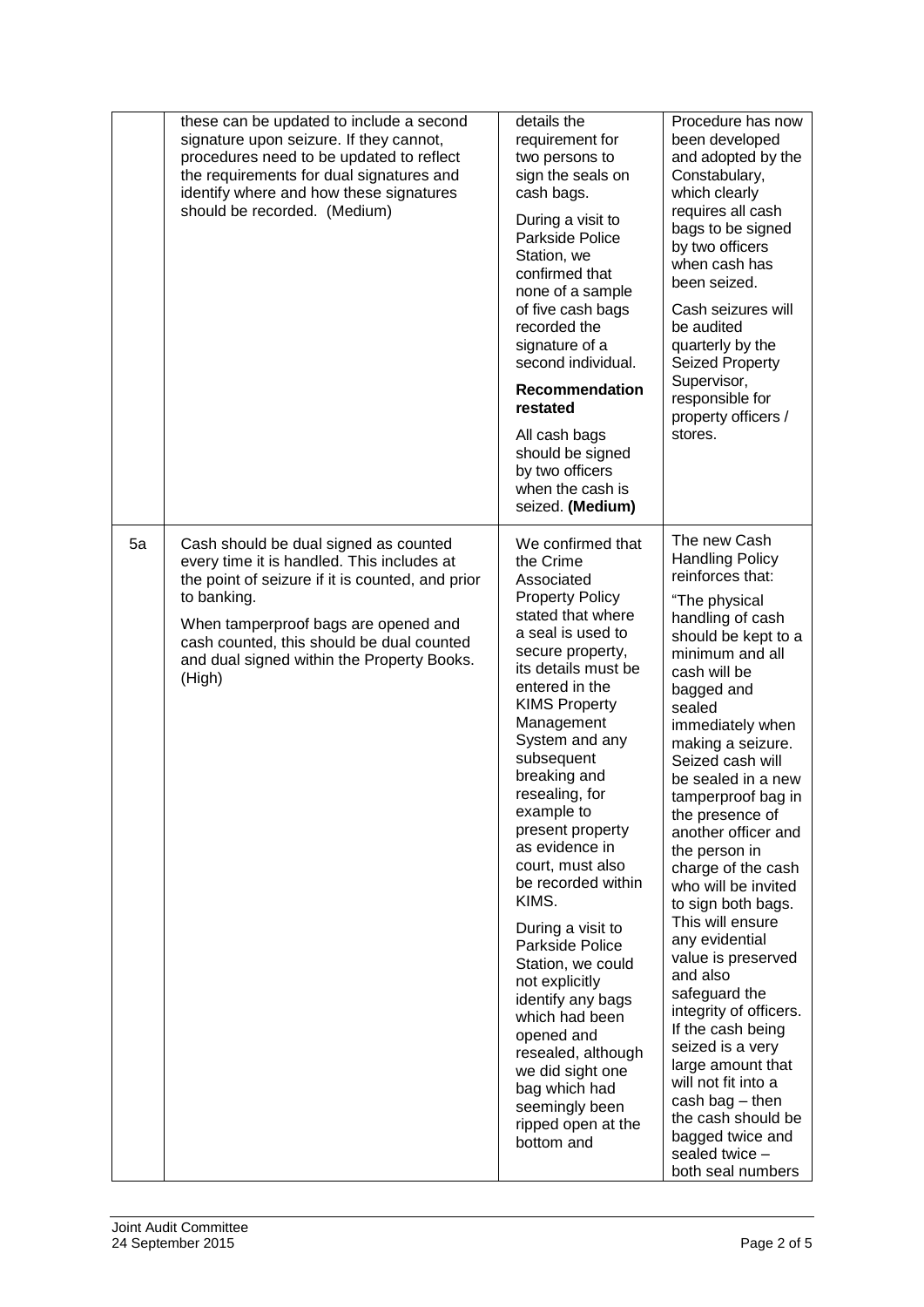|    |                                                                                                                                                                                                                                                                                                                                                                                                                            | resealed with<br>sellotape.<br>No signatures<br>were recorded on<br>the cash bag<br>denoting that the<br>bag had been<br>opened and<br>resealed and no<br>corresponding<br>entry could be<br>located within<br>KIMS.                                                                                                                                                                                                                                                                           | to be recorded On<br>PMS and/or Sec<br>18 slip and in the<br>pocket note book<br>of the officer<br>seizing. It should<br>be noted that each<br>bag is one of two,<br>two of two etc for<br>that item on the<br>property listed."                                                |
|----|----------------------------------------------------------------------------------------------------------------------------------------------------------------------------------------------------------------------------------------------------------------------------------------------------------------------------------------------------------------------------------------------------------------------------|------------------------------------------------------------------------------------------------------------------------------------------------------------------------------------------------------------------------------------------------------------------------------------------------------------------------------------------------------------------------------------------------------------------------------------------------------------------------------------------------|---------------------------------------------------------------------------------------------------------------------------------------------------------------------------------------------------------------------------------------------------------------------------------|
|    |                                                                                                                                                                                                                                                                                                                                                                                                                            | Recommendation<br>restated                                                                                                                                                                                                                                                                                                                                                                                                                                                                     |                                                                                                                                                                                                                                                                                 |
|    |                                                                                                                                                                                                                                                                                                                                                                                                                            | Cash should be<br>dual signed as<br>counted every<br>time it is handled.<br>This includes at<br>the point of<br>seizure if it is<br>counted, and prior<br>to banking. When<br>tamperproof bags<br>are opened and<br>cash counted, this<br>should be dual<br>counted and dual<br>signed within the<br>Property Books.<br>(High)                                                                                                                                                                 |                                                                                                                                                                                                                                                                                 |
| 5b | Paying in slips should be retained within<br>the Property Log for every cash seizure<br>banked, to evidence that the amount<br>banked reconciles to the amount recorded<br>within the log.<br>This should reconcile to the amount<br>recorded either at the time of seizure, or<br>when the cash was counted at the Station.<br>All logs should be updated once cash has<br>been counted to record the amount.<br>(Medium) | From a sample of<br>five cash seizures,<br>we confirmed that<br>in two cases the<br>amount recorded<br>in KIMS could be<br>reconciled to the<br>amounts recorded<br>on the paying-in<br>slip, bank<br>transaction report<br>and bank<br>statement. Copies<br>of paying in slips<br>were retained by<br>Finance in all<br>cases, however, in<br>three of the cases<br>we could not<br>identify the<br>amount of the<br>cash seizure prior<br>to it being paid in<br>and reported to<br>Finance. | The new Cash<br>Handling<br>Procedure makes<br>it mandatory to<br>count all cash<br>seizures - other<br>than in very<br>exceptional<br>circumstances.<br>This will ensure<br>that amounts of<br>cash seized can<br>be easily<br>reconciled with<br>cash subsequently<br>banked. |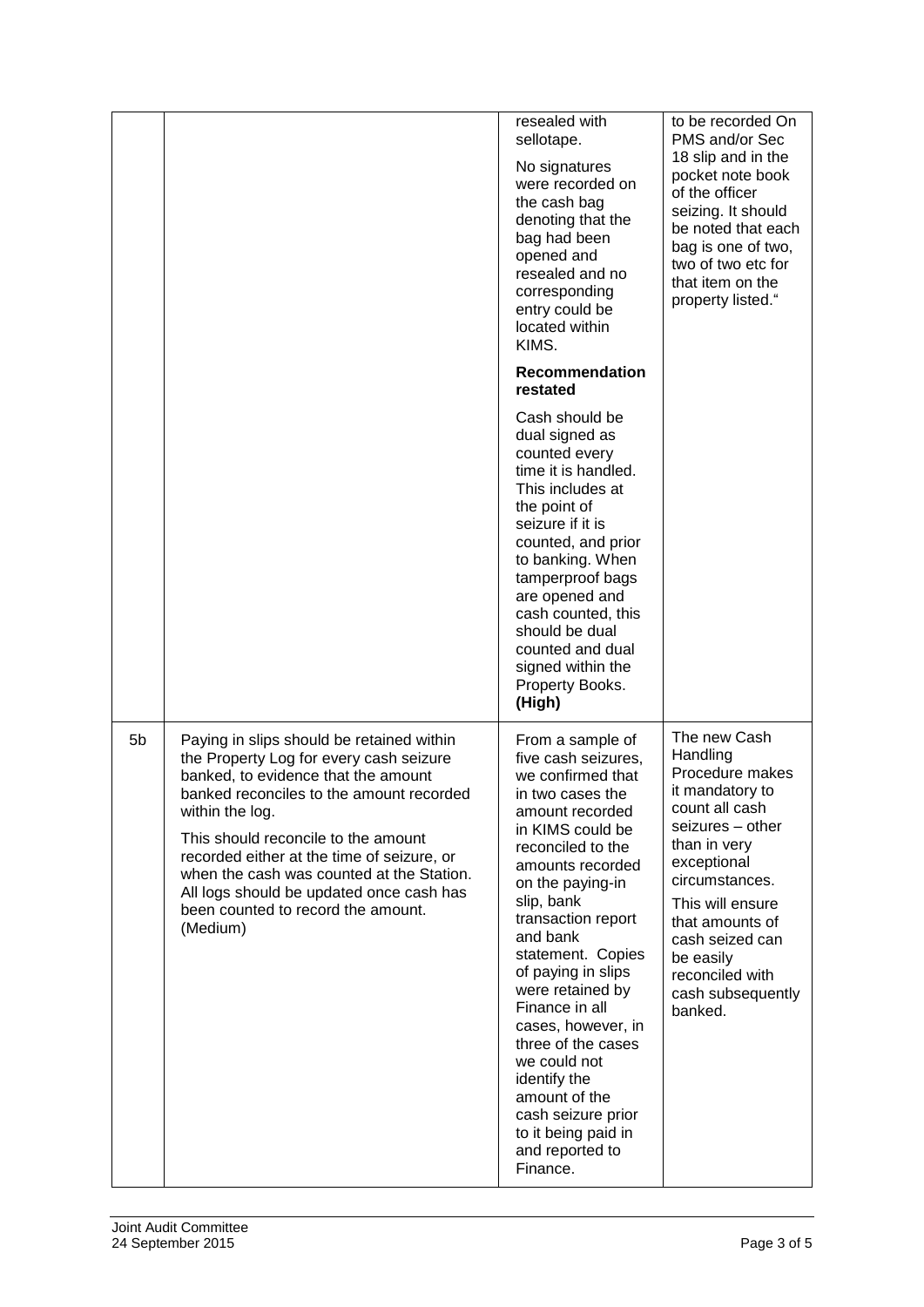|   |                                                                                                                                                                                                                                                                                                                                                                                                                                                                                                                                                                               | <b>Recommendation</b><br>revised                                                                                                                                                                                                                                                                                                                                                                                                                                                                                                                                                                                                                                                                                                                                                                                     |                                                                                                                                                                                                                                                                          |
|---|-------------------------------------------------------------------------------------------------------------------------------------------------------------------------------------------------------------------------------------------------------------------------------------------------------------------------------------------------------------------------------------------------------------------------------------------------------------------------------------------------------------------------------------------------------------------------------|----------------------------------------------------------------------------------------------------------------------------------------------------------------------------------------------------------------------------------------------------------------------------------------------------------------------------------------------------------------------------------------------------------------------------------------------------------------------------------------------------------------------------------------------------------------------------------------------------------------------------------------------------------------------------------------------------------------------------------------------------------------------------------------------------------------------|--------------------------------------------------------------------------------------------------------------------------------------------------------------------------------------------------------------------------------------------------------------------------|
|   |                                                                                                                                                                                                                                                                                                                                                                                                                                                                                                                                                                               | Once it has been<br>decided to bank<br>cash that has not<br>previously been<br>counted, the<br>amount to be<br>banked should be<br>recorded within<br>the KIMS Property<br>Management<br>System to enable<br>reconciliation of<br>amounts seized to<br>amounts banked.<br>(Medium)                                                                                                                                                                                                                                                                                                                                                                                                                                                                                                                                   |                                                                                                                                                                                                                                                                          |
| 7 | An audit checklist should be devised that<br>includes but is not limited to:<br>Review of evidence bags to ensure<br>dual signed;<br>Review of property logs to ensure<br>paying in slips have been retained<br>and cash has been dual signed as<br>counted; and<br>Cash seized can be traced to the<br>cash banked to ensure accuracy and<br>transparency.<br>Quarterly audits could be undertaken of<br>small samples to ensure compliance with<br>the control framework and the process<br>should be formally documented and added<br>to the procedure documents. (Medium) | We confirmed that<br>a 'POCA and<br>Cash Seizure<br>Audit March 2014<br>Audit UPDATE'<br>was submitted by<br>the Chief<br>Constable to the<br>September 2014<br>meeting of the<br>Joint Audit<br>Committee, which<br>stated that the first<br>quarterly audit had<br>been planned for<br>September 2014.<br>The aim of the<br>audits was to<br>identify any issues<br>in relation to<br>adherence to the<br><b>Crime Associated</b><br><b>Property Policy</b><br>whilst also<br>providing the first<br>use of a scoring<br>mechanism to<br>identify on-going<br>areas of risk. The<br>update further<br>stated that<br>responsibility for<br>the quarterly audit<br>process from<br>December 2014<br>onwards should lie<br>within the<br>Treasury area of<br>the Finance Team.<br>During discussion<br>with both the | In line with the<br>new Cash<br>Handling Policy,<br>cash will be<br>audited quarterly<br>by the Seized<br>Property<br>Supervisor,<br>responsible for<br>property officers /<br>stores.<br>This will include<br>reconciliation of<br>amounts seized to<br>amounts banked. |